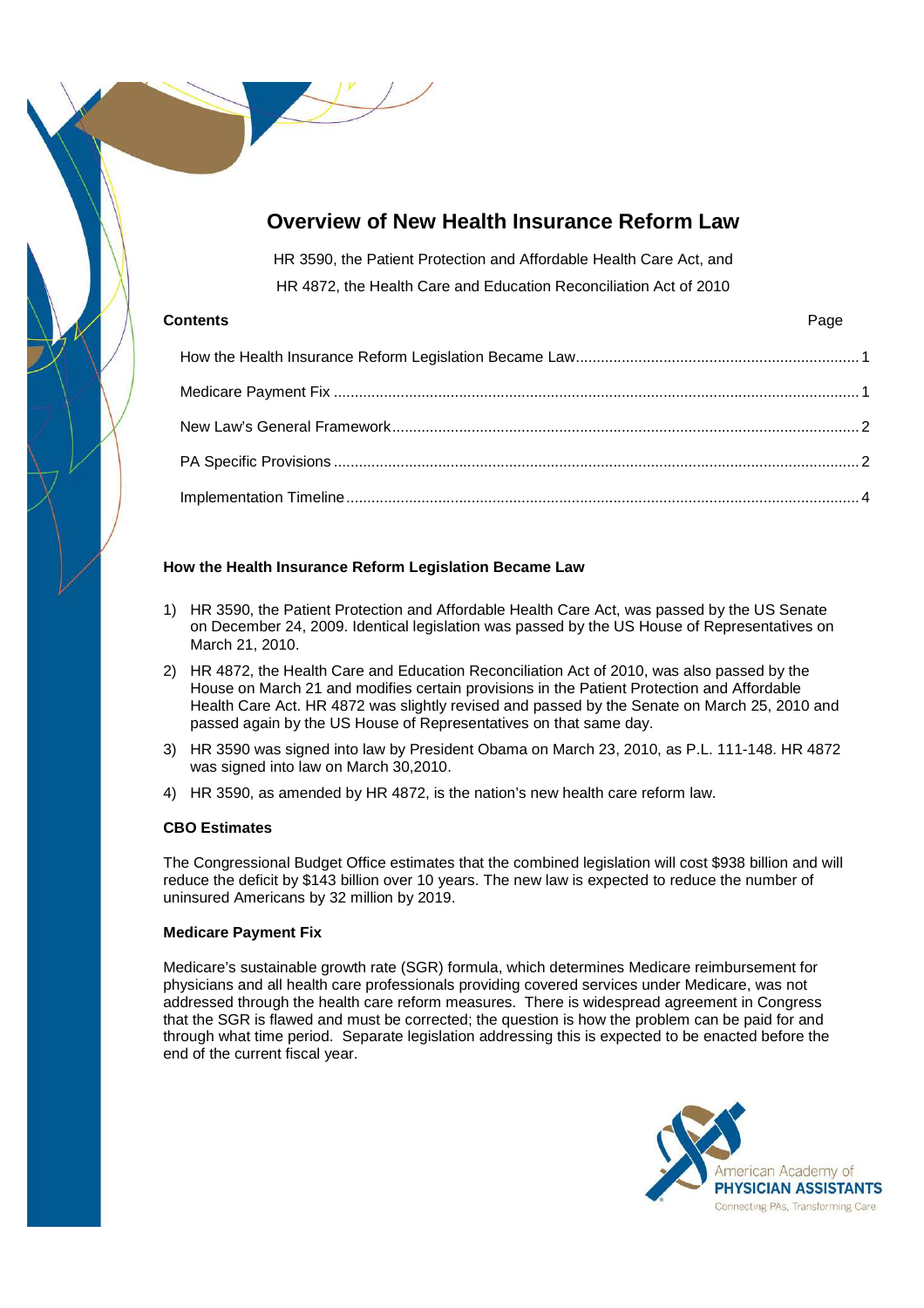AAPA Overview of New Health Insurance Reform Law page 2 April 2010

### **New Law's General Framework**

The new law requires that most uninsured individuals purchase health insurance coverage by 2014 through a health benefit exchange established by each state. The exchanges are to offer plans at four cost levels, from 60% to 90% of the actuarial value. Catastrophic coverage only plans will be limited to individuals under 30 and those who meet the individual mandate exception. All plans participating in the exchange must meet standards on affordability, basic benefits, and consumer protections. The new law does not contain a public option, but it does permit the development of multi-state plans that would be overseen by the Office of Personnel Management.

A tax penalty will be imposed on uninsured adults who do not obtain health insurance coverage by 2014, and a fee will be imposed on employers with more than 50 employees who do not offer health insurance coverage.

Health insurance tax credits will be made available to small businesses, and "affordability premium credits" will be made available to non-Medicaid eligible individuals with incomes 100-400% above the federal poverty level and who are not enrolled in an employer-sponsored plan. States will be provided increased federal assistance to expand Medicaid coverage to all non-elderly individuals up to 133% of the federal poverty level.

The new law extends reauthorization of the Children's Health Insurance Program (CHIP) and requires states to maintain children's eligibility levels through 2019 with an increased federal matching rate. The new law also creates a new long-term care insurance program, the Community Living Assistance Service and Supports Program -- the CLASS Program – that is to be financed entirely through voluntary payroll deductions.

Beginning in 2010, a \$250 rebate will be made available to beneficiaries who reach the "donut hole" in Medicare's prescription drug coverage program with additional drug discounts in 2011; the donut hole would be completely closed by 2020.

Insurance market reforms will prohibit health insurers from denying coverage for any reason, with some reforms beginning as early as 2010. Among the new insurance reforms are prohibitions on lifetime limits on required health benefits, along with a prohibition on coverage exclusion of preexisting conditions. Insurers could no longer drop coverage when an individual becomes sick. Additionally, the law requires plans to cover dependent children up to age 26; to cover routine care coverage during a clinical trial; and to honor mental health parity requirements. Waiting periods for coverage would be limited to 90 days.

Immediate help would be provided through a \$5 billion, temporary high-risk pool for Americans who are currently uninsured because of a pre-existing condition.

## **PA Specific Provisions**

The new health care reform law contains several provisions that specifically affect physician assistants. The new law –

- Establishes a 15% carve-out for PA educational programs in the funding cluster on primary care medicine; updates the definition of PA educational programs; and makes PA educational programs eligible for faculty loan repayment grants through the reauthorization of the Public Health Service Act's Title VII, Health Professions Programs. (The reauthorization applies to fiscal years 2010 through 2014.)
- Fully integrates PAs into the new Independence at Home demonstration program. The Independence at Home demonstration acknowledges the existence of physician led medical practices and medical practices led by nurse practitioners. However, language in the statute is clear that the role of physicians, PAs, and NPs in the primary care team is the same. The bill language states –

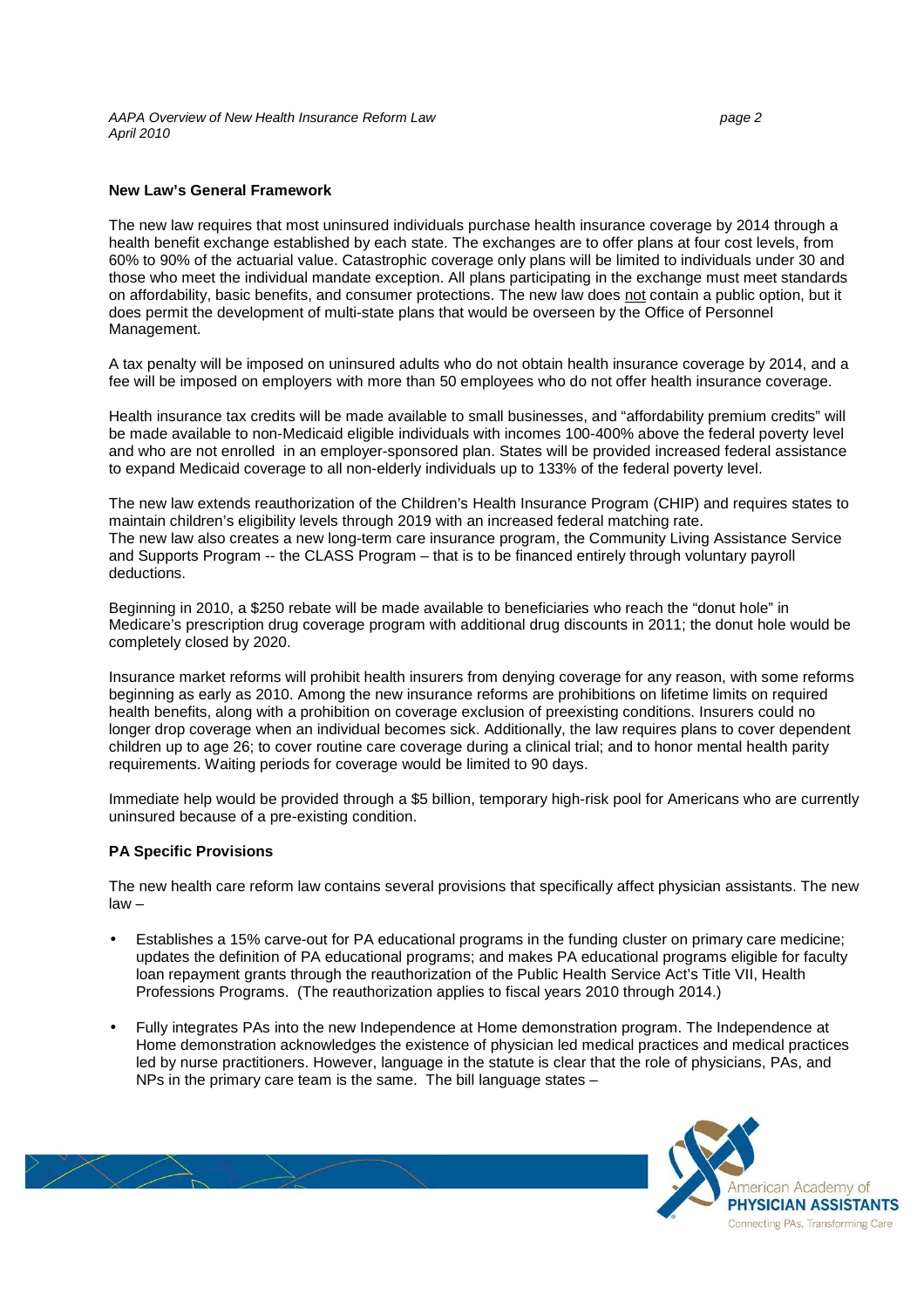AAPA Overview of New Health Insurance Reform Law page 3 April 2010

''(2) PARTICIPATION OF NURSE PRACTITIONERS AND PHYSICIAN ASSISTANTS.—Nothing in this section shall be construed to prevent a nurse practitioner or physician assistant from participating in, or leading, a home-based primary care team as part of an independence at home medical practice if— ''(A) all the requirements of this section are met;

"(B) the nurse practitioner or physician assistant, as the case may be, is acting consistent with State law; and

''(C) the nurse practitioner or physician assistant has the medical training or experience to fulfill the nurse practitioner or physician assistant role described in paragraph (1)(A)(i).

- Creates a 5-year 10% Medicare bonus for select primary care codes furnished by PAs, as well as other primary care providers, for whom at least 60% of services provided during a period to be determined by the Secretary are in primary care. The provision is effective beginning in 2011 through 2015. The applicable Medicare primary care codes are HCPCS codes (and modifiers) 99201 through 99215; 99304 through 99340; and 99341 through 99350.
- Amends Medicare to allow PAs to order skilled nursing facility care for Medicare beneficiaries. (The effective date is January 1, 2011.)

## **Additional Provisions of Interest to PAs**

- A \$200 enrollment fee will be charged in 2010 for health care professionals, including PAs, who provide medical services through the Medicare, Medicaid, and Children's Health Insurance Program, to cover the cost of provider screening and background checks.
- The Indian Health Care Improvement Act was amended and reauthorized for the first time in a decade.
- An Independent Payment Advisory Board will be established to submit legislative proposals to reduce the per capita rate of growth in Medicare spending should the spending exceed a target growth rate.
- Medicare providers who are organized as accountable care organizations and meet quality thresholds will share in the savings they achieve for the Medicare program.
- An Innovation Center will be created within the Centers for Medicare and Medicaid Services to test, evaluate, and expand different payment structures and methodologies to improve quality and reduce the rate of cost growth.
- The Food and Drug Administration is now authorized to approve generic versions of biologic drugs and to grant manufacturers 12 years of exclusive use before generic versions can be developed.
- A non-profit Patient-Centered Outcomes Research Institute will be created to support comparative effectiveness research.
- Five-year demonstration grants will be awarded to states to develop and evaluate alternatives to current litigation regarding medical malpractice.
- A Medicare pilot program will be established to develop and evaluate bundled payment for acute, inpatient hospital, physician services and post-acute care services for certain episodes of care.
- New Medicaid demonstration projects will be developed to explore bundled payments for episodes of care involving hospitalization.
- Increased collection of reporting will take place on race, ethnicity, sex, primary language, disability status, and for underserved rural and frontier populations
- A National Prevention, Health Promotion and Public Health Council will be developed to coordinate prevention, wellness, and public health initiatives.
- Chain restaurants and vending machines will be required to post nutritional information on food items.
- A national Workforce Advisory Committee will be charged with developing a national workforce strategy.
- Funding for community health centers and the National Health Service Corps will be increased by \$11 billion over five years.